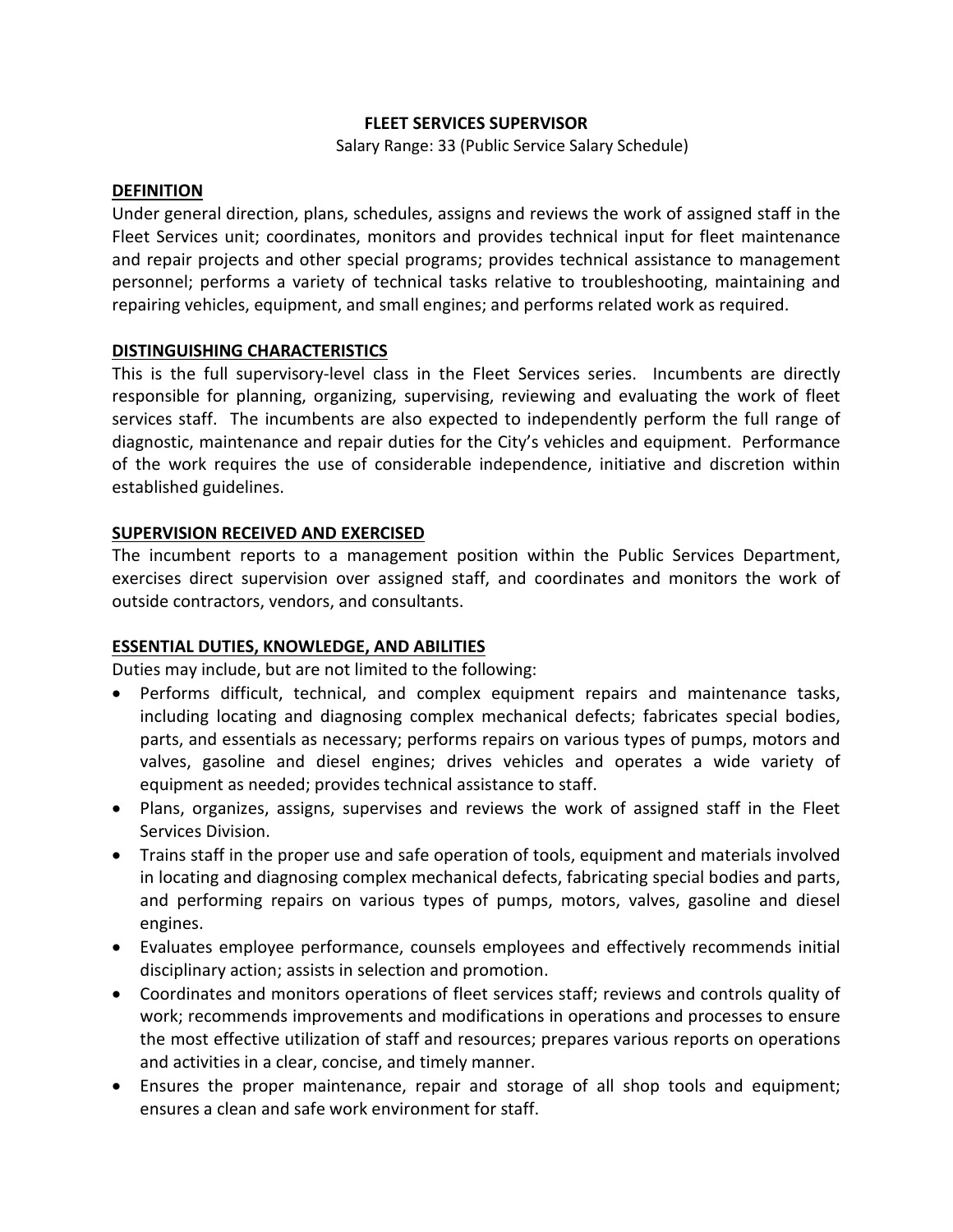- Prepares, oversees, and inspects in-house and contract work for compliance with policies and procedures, plans, specifications and standards of quality and safety.
- Assists manageent and other departmental staff in developing policies, procedures and standards to ensure compliance with applicable laws and regulations; interprets and advises staff on applicable laws, regulations, policies and procedures.
- Coordinates fleet maintenance and repair activities with other divisions, departments, and outsides agencies, as appropriate.
- Determines and recommends equipment, materials, and staffing needs for assigned fleet services projects; participates in the annual budget preparation; prepares detailed cost estimates with appropriate justifications, as required; maintains a variety of records and prepares routine reports of work performance.
- Ensures the procurement, maintenance, inventory and control of the appropriate tools, parts and equipment needed to repair City vehicles in a timely manner; arranges for the evaluation of suppliers; assists with the preparation of specifications for competitive bids and participates in informal bid processes.
- Coordinates and monitors a variety of diagnostic, maintenance, overhaul and repair projects for heavy and light gasoline and diesel-powered vehicles and equipment; reads and interprets manuals and specifications; advises outside contractors, vendors, and/or consultants regarding the City's requirements and timelines; and updates management on project progress/status.
- Acts as technical resource regarding assigned functions and projects to staff, other City departments, and management; answers questions and provides information; investigates issues and concerns and recommends corrective actions as necessary to resolve complaints in a satisfactory and timely manner.
- Performs other duties as assigned.

# **EMPLOYMENT STANDARDS**

### **Knowledge of:**

- Principles and practices of employee supervision, including work planning, assignment, review and evaluation, discipline, and the training of staff in safe work procedures
- Principles and practices of repair, overhaul, servicing and preventive maintenance of heavy and light gasoline and diesel-powered equipment, CAL/OSHA requirements, and other relevant codes and regulations
- Equipment, tools and materials used in the overhaul, servicing, and preventive maintenance of heavy and light gasoline and diesel-powered equipment
- Safety principles, practices, and procedures used for maintenance and repair projects, including equipment and hazardous materials
- Applicable Federal, State and local laws, ordinances, regulations, and guidelines relevant to assigned duties
- Basic budgeting principles and practices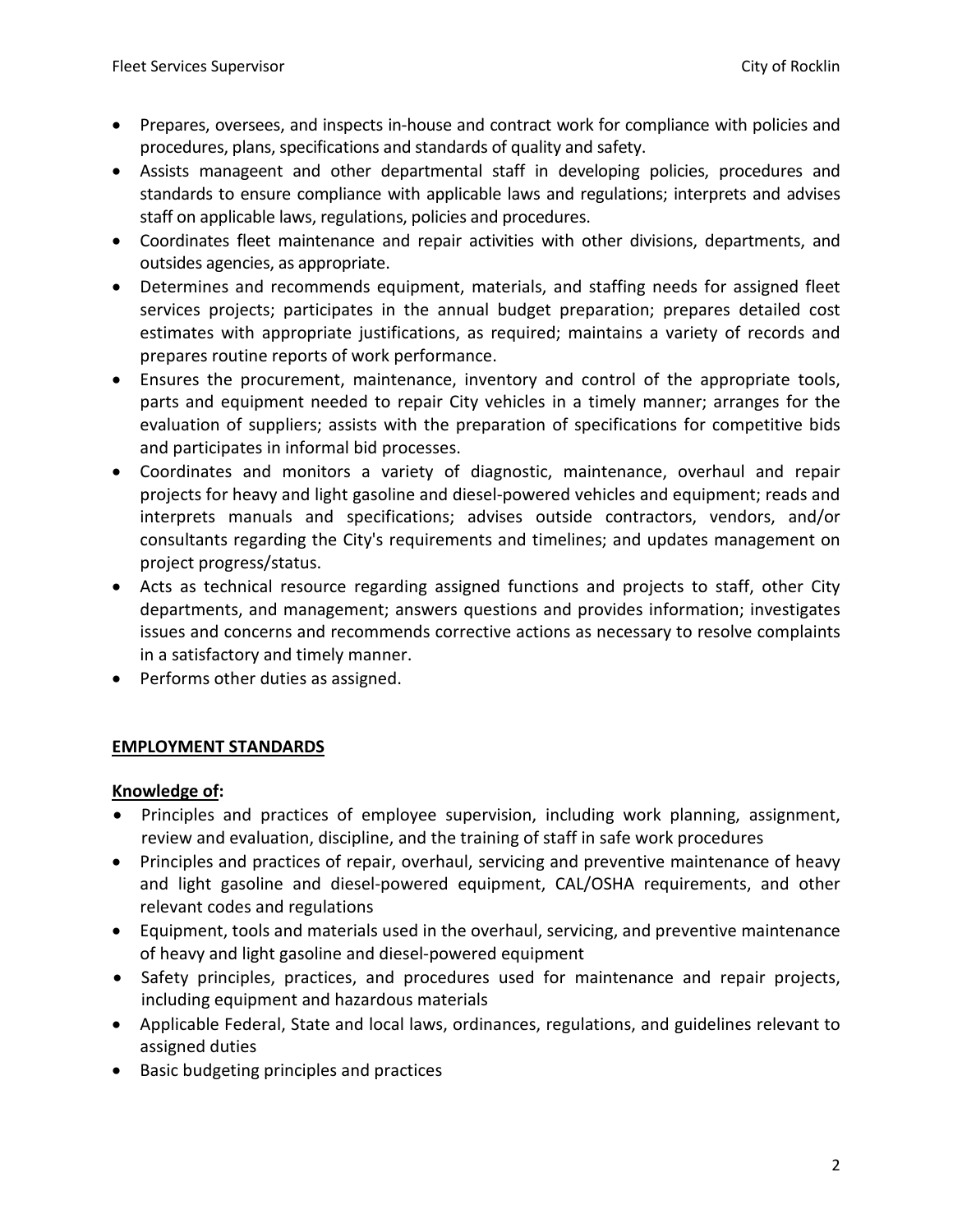- Principles of contract administration for vehicle and equipment maintenance and repair projects
- Modern office practices, methods, and computer equipment and applications related to work
- Proper English usage, spelling, vocabulary, grammar and punctuation
- Techniques for dealing effectively with the public, vendors, contractors and City staff, in person, over the telephone and in writing
- Techniques for providing a high level of customer service to the public and City staff

## **Ability to:**

- Assist with developing and implementing goals, objectives, practices, policies, procedures and work standards
- Supervise, train, plan, organize, schedule, assign, review and evaluate the work of staff
- Train, inspect, and instruct others regarding safe work procedures and quality control standards
- Organize, implement, and direct multiple operational activities and projects; coordinate activities with other City departments and agencies as required
- Analyze, interprete, apply and enforce Federal, State and local policies, procedures, laws and regulations
- Understand and interpret pertinent department policies and procedures
- Identify problems, research and analyze relevant information, develop and present recommendations and justification for solutions
- Estimate and secure required materials and labor
- Read and comprehend schematics, manuals, and diagrams, fabricate special bodies and parts, locate and diagnose defects, and use power tools and electronic and mechanical shop diagnostic equipment
- Make difficult and complex repairs of motors, transmissions, chassis parts, electrical, fuel and other systems, including proper testing and adjustments
- Make sound, independent decisions within established policy and procedural guidelines
- Establish and accurately maintain a variety of record keeping and project management systems
- Organize own work, set priorities and meet critical time deadlines
- Use tact, initiative, and independent judgment within general policy, procedural and legal guidelines
- Establish and maintain effective working relationships with those contacted in the course of the work
- Use English effectively to communicate in person, over the telephone and in writing
- Meet the physical requirements necessary to safely and effectively perform the assigned duties

# **Minimum Qualifications**

*Any combination of training and experience which would provide the required knowledge, skills and abilities is qualifying. A typical way to obtain the required qualifications would be:*